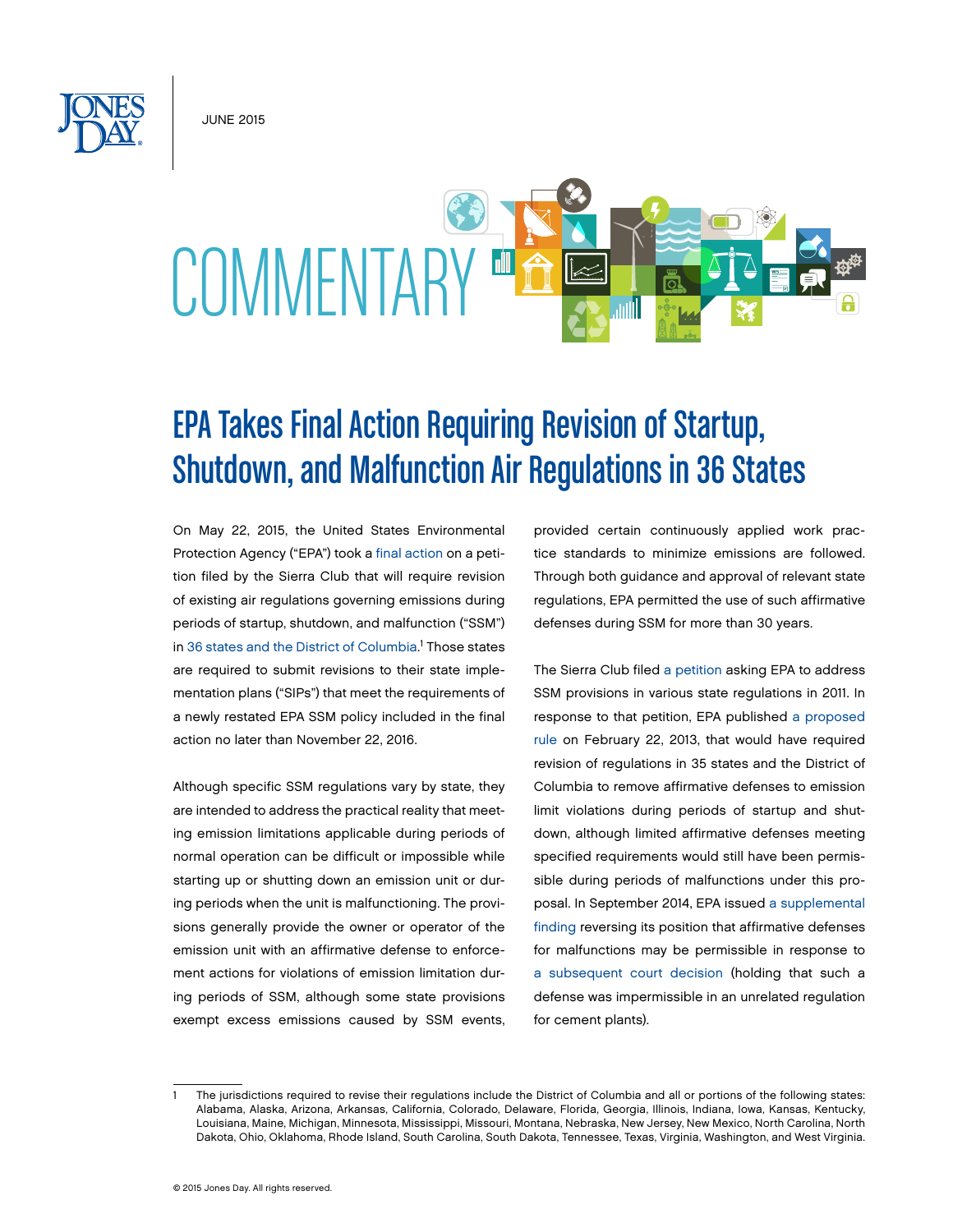In its SSM policy, EPA starts from the requirement of Section [302\(k\) of the Clean Air Act](https://www.law.cornell.edu/uscode/text/42/7602) that an emission limitation must limit the quantity, rate, or concentration of emissions of air pollutants on a continuous basis. EPA believes that any SIP provision, such as an SSM affirmative defense, that specifies a period of time when the source is not subject to any requirement that limits emissions means that there is effectively no emission limit because there is no continuous compliance. Applying this reasoning, EPA concludes that any SIP provision that includes an automatic exemption from emission limits during specified periods, such as startup, shutdown, or malfunction, are impermissible because they do not meet the definition of an appropriate emission limit.

EPA clearly states that emission limits do not need to be in numerical format and that the same limitation (such as a numerical limit) does not have to apply at all times, although EPA admits that numerical limits may be the easiest way to meet the requirement that an emission limit be legally and practically enforceable. Alternatives to numerical limits suggested by EPA include specific technological control requirements and/or work practice requirements.

For SIP revisions addressing startup, shutdown, or malfunction<sup>2</sup> emission limits, EPA recommends that the following criteria be considered:

- 1 The revisions are limited to specific, narrowly defined source categories using specific control strategies;
- 2 Use of the control strategy for this source category is technically infeasible during startup or shutdown periods;
- 3 The alternative emission limitation requires that the frequency and duration of operation in startup or shutdown mode are minimized to the greatest extent practicable;
- 4 As part of its justification of the SIP revision, the state analyzes the potential worst-case emissions that could occur during startup and shutdown based on the applicable alternative emission limitation;
- 5 The alternative emission limitation requires that all possible steps are taken to minimize the impact of emissions during startup and shutdown on ambient air quality;
- 6 The alternative emission limitation requires that, at all times, the facility is operated in a manner consistent with good practice for minimizing emissions and the source uses best efforts regarding planning, design, and operating procedures; and
- 7 The alternative emission limitation requires that the owner's or operator's actions during startup and shutdown periods are documented by properly signed, contemporaneous operating logs or other relevant evidence.

EPA states that a numerical emission limit that is so inappropriately high as to constitute unlimited or uncontrolled levels of emissions would constitute an impermissible exemption for emissions during the designated modes of operation.

Another way that EPA identifies to address SSM emissions is either state regulations or policies that outline enforcement discretion that the state will exercise in seeking penalties for violation of emission limits during startup, shutdown, or malfunction. According to the SSM policy, these enforcement discretion provisions cannot limit the enforcement authority of either EPA or a private citizen through the Clean Air Act citizen suit provisions. In addition, EPA does not believe that this enforcement discretion can unduly limit even a state's enforcement authority. Finally, EPA indicates that affirmative defense provisions cannot be approved as part of a SIP if it functions to alter the jurisdiction or discretion of federal courts to enforce the Clean Air Act.

As noted above, the affected jurisdictions have 18 months to submit revised SIP provisions. Failure to submit the SIP revisions could allow EPA to impose a federal implementation plan in that jurisdiction. Until such time that the SIP revisions are approved, the existing SSM provisions remain effective in the affected jurisdictions, although state regulations may need to be preemptively revised as part of a state's SIP revision submittal package. EPA recognizes that certain existing EPA new source performance standards ("NSPS") and national emission standards for hazardous air pollutants ("NESHAP") regulations contain SSM provisions that are inconsistent with the revised SSM policy. EPA claims that it is working to revise

<sup>2.</sup> EPA believes that alternative emission limitations for malfunctions are "problematic" since malfunctions generally, by definition, are unpredictable. In "rare instances," EPA indicates that malfunctions are foreseeable and thus can be an expected mode of operation subject to an alternative emission limitation.